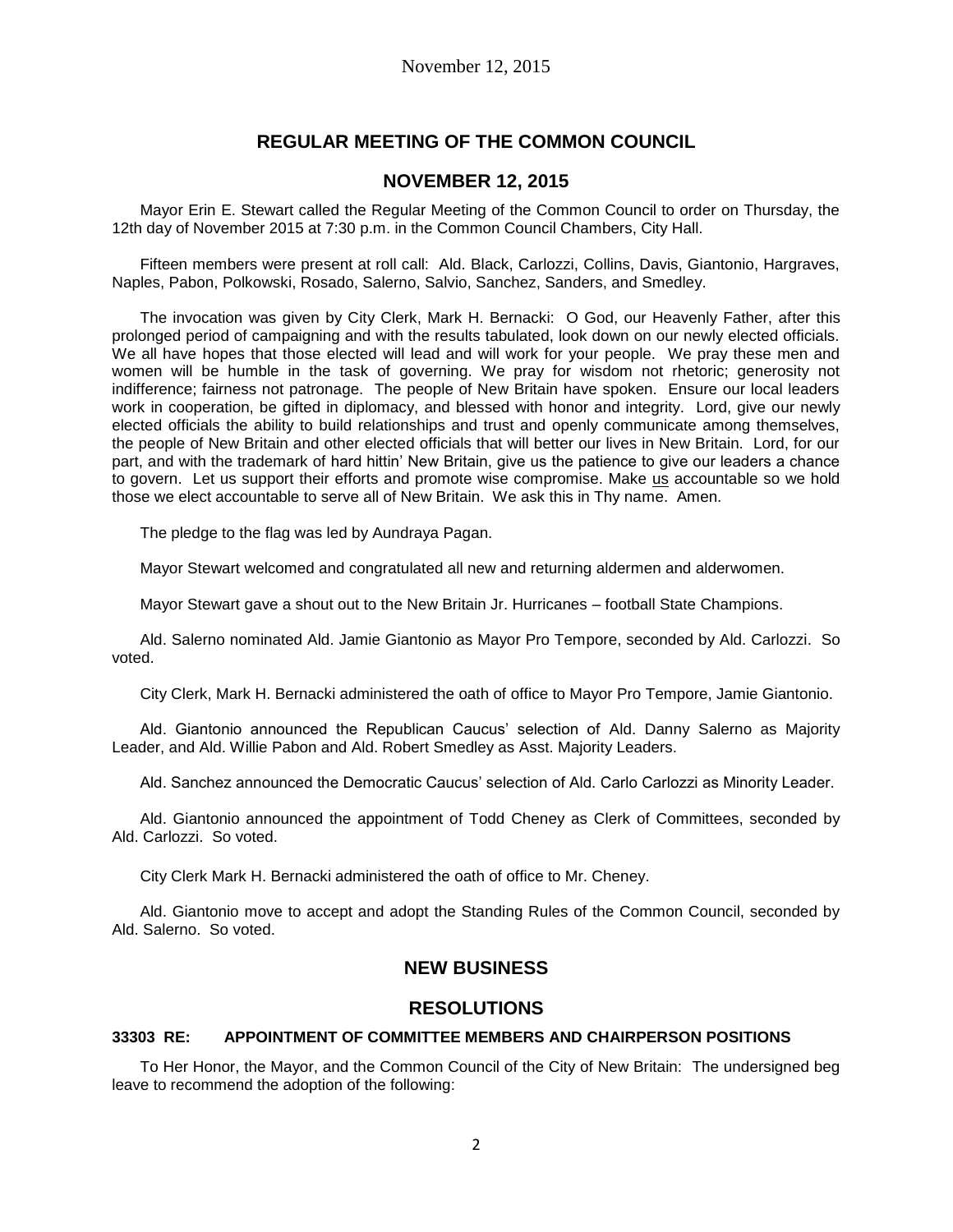## November 12, 2015

#### Council Subject Matter Committees

Section 2-41 of the Code of City Ordinances: Each such committee shall have up to nine (9) members.

#### COMMITTEE ON ADMINISTRATION, FINANCE AND LAW

**Robert Smedley, Chair Don Naples, Vice Chair** Shirley Black **Carlo Carlozzi, Jr. Daniel Davis Jamie Giantonio** Louis Salvio

Names in bold are also members of the Standing Claims Subcommittee (others may be appointed as necessary via appointment of the Chairperson).

All members of the committee are also members of the Capital Equipment Reserve Subcommittee.

All members are also members of the Bonding Subcommittee along with two members of the Board of Finance appointed by the Board of Finance.

#### COMMITTEE ON PLANNING, ZONING AND HOUSING

Christopher Polkowski, Chair Jim Sanders, Jr., Vice Chair Carlo Carlozzi, Jr. Jamie Giantonio Don Naples Daniel Salerno Emmanuel Sanchez

All 15 members of the Common Council are members of the Zoning Subcommittee and will be notified of meetings where zoning matters will be discussed.

#### CONSOLIDATED COMMITTEE

Tremell Collins, Chair Kristian Rosado, Vice Chair Shirley Black Jerrell Hargraves Daniel Salerno Emmanuel Sanchez Robert Smedley

Audit Committee

Jerrell Hargraves, Chair Kristian Rosado, Vice Chair Carlo Carlozzi, Jr. Jamie Giantonio Chris Polkowski Committee on Licenses Daniel Davis, Chair Tremell Collins Shirley Black

> Alderman Jamie Giantonio Alderman Carlo Carlozzi, Jr.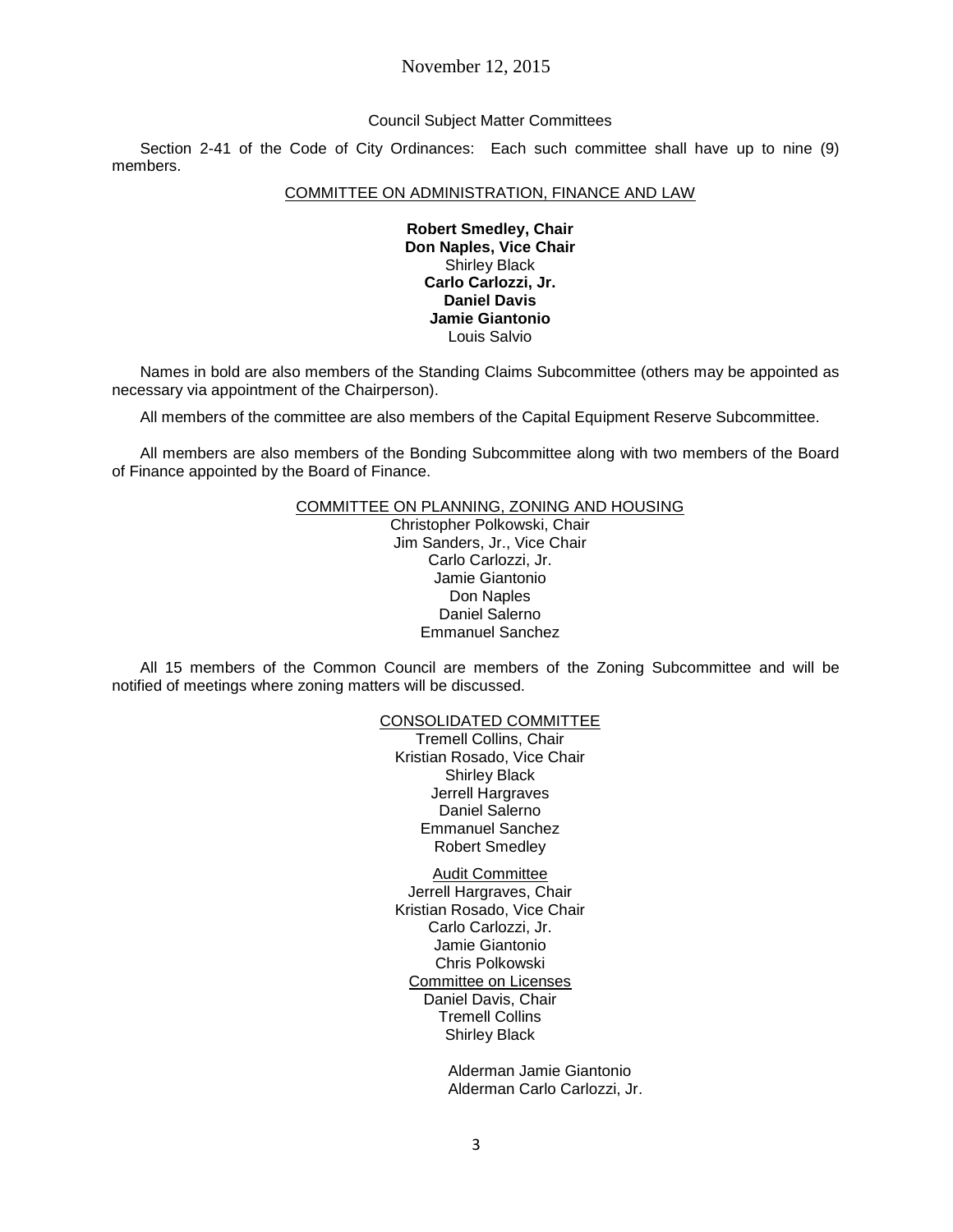Ald. Giantonio moved to accept and adopt, seconded by Ald. Carlozzi. So voted. Approved November 13, 2015 by Mayor Erin E. Stewart.

### **33304 RE: APPOINTMENT OF LIAISONS TO BOARDS AND COMMISSIONS**

Arts

**CCSU** 

To Her Honor, the Mayor, and the Common Council of the City of New Britain: The undersigned beg leave to recommend the adoption of the following:

Be It Resolved; that the following members of the Common Council of the City of New Britain are hereby appointed liaisons to the Boards and Commissions as follows:

## COUNCIL APPOINTMENTS LIAISONS TO BOARDS AND COMMISSIONS

Don Naples Board of Education Daniel Davis Wilfredo Pabon Daniel Salerno Emmanuel Sanchez Jim Sanders, Jr. Building Commission Wilfredo Pabon Building Hope Together Jerrell Hargraves Kristian Rosado Don Naples Robert Smedley City Plan Carlo Carlozzi, Jr. Christopher Polkowski Daniel Salerno Jim Sanders, Jr. Civil Service Carlo Carlozzi, Jr. Kristian Rosado Louis Salvio Emmanuel Sanchez Commission on Persons with Disabilities Tremell Collins Jerrell Hargraves Robert Smedley Department of Property Management Jim Sanders, Jr. Robert Smedley Emergency Medical Services Tremell Collins Fair Rent Commission Jerrell Hargraves Emmanuel Sanchez Finance Carlo Carlozzi, Jr. Daniel Salerno Fire Carlo Carlozzi, Jr. Tremell Collins Jamie Giantonio Health Jamie Giantonio Robert Smedley **Historic Preservation Commission** Don Naples

> Hospital of Central Connecticut Daniel Davis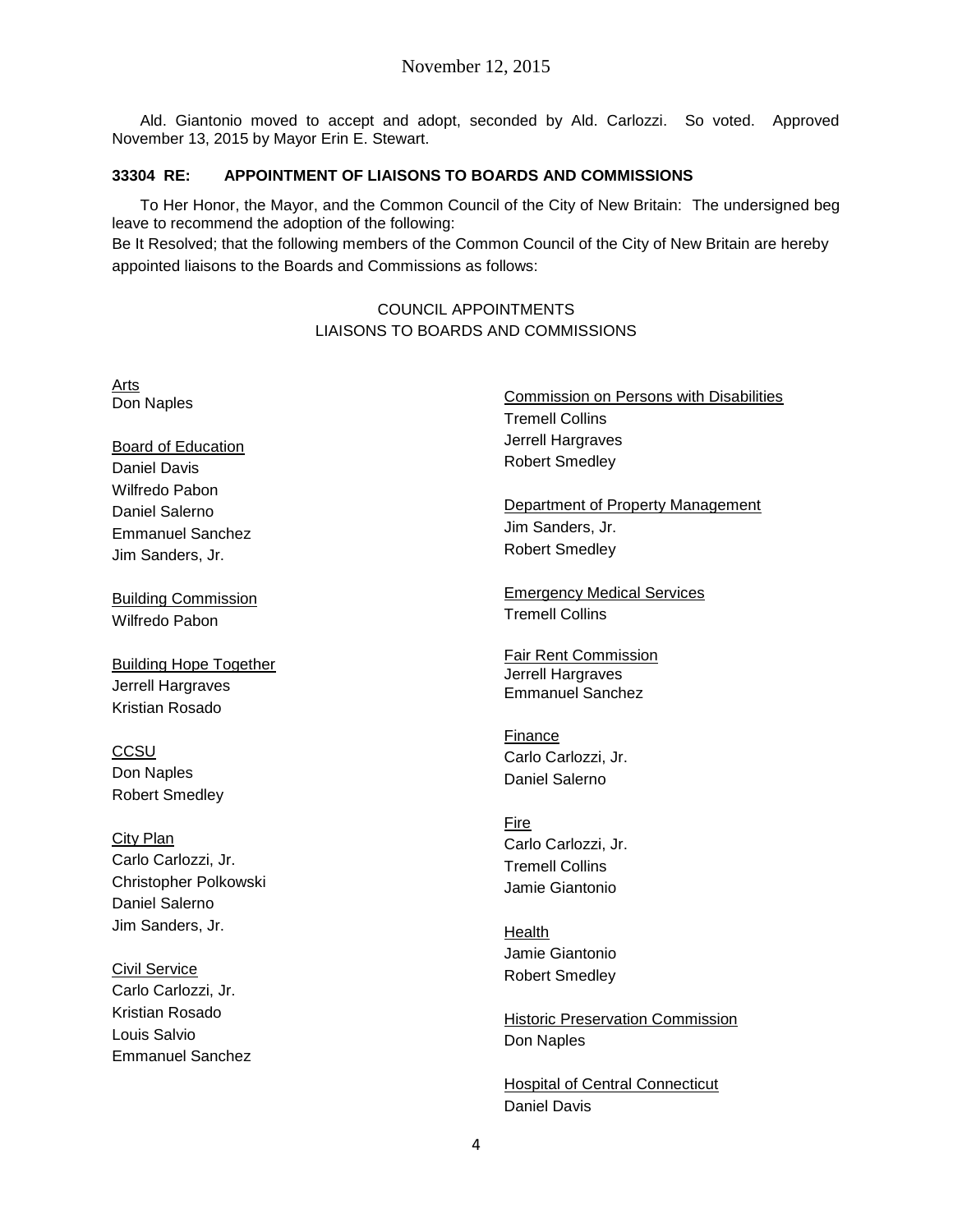## November 12, 2015

**Housing Authority** Jerrell Hargraves Emmanuel Sanchez Jim Sanders, Jr.

Human Rights Shirley Black Robert Smedley

Humane Commission Kristian Rosado

Library/New Britain Institute Don Naples

Mattabassett District Christopher Polkowski

Municipal Development Carlo Carlozzi, Jr. Daniel Davis Kristian Rosado Emmanuel Sanchez

New Britain Chamber of Commerce Daniel Davis Jamie Giantonio Jerrell Hargraves

Parking Commission Christopher Polkowski Daniel Salerno

Parks and Recreation Shirley Black Jerrell Hargraves Daniel Salerno Louis Salvio

Police Carlo Carlozzi, Jr. Wilfredo Pabon Emmanuel Sanchez Jim Sanders, Jr. Robert Smedley

Public Works Don Naples Jim Sanders, Jr.

School Building Committee Tremell Collins Daniel Davis Daniel Salerno

**Senior Citizens** Shirley Black

Veterans Commission Don Naples

Water Christopher Polkowski

Youth Services Tremell Collins Kristian Rosado

Alderman Jamie Giantonio Alderman Carlo Carlozzi, Jr.

Ald. Giantonio moved to accept and adopt, seconded by Ald. Carlozzi. So voted. Approved November 13, 2015 by Mayor Erin E. Stewart.

Ald. Salvio, granted a moment of personal privilege, congratulated all Common Council members on their new terms.

Mayor Stewart introduced her new Chief of Staff, Jodi Latina.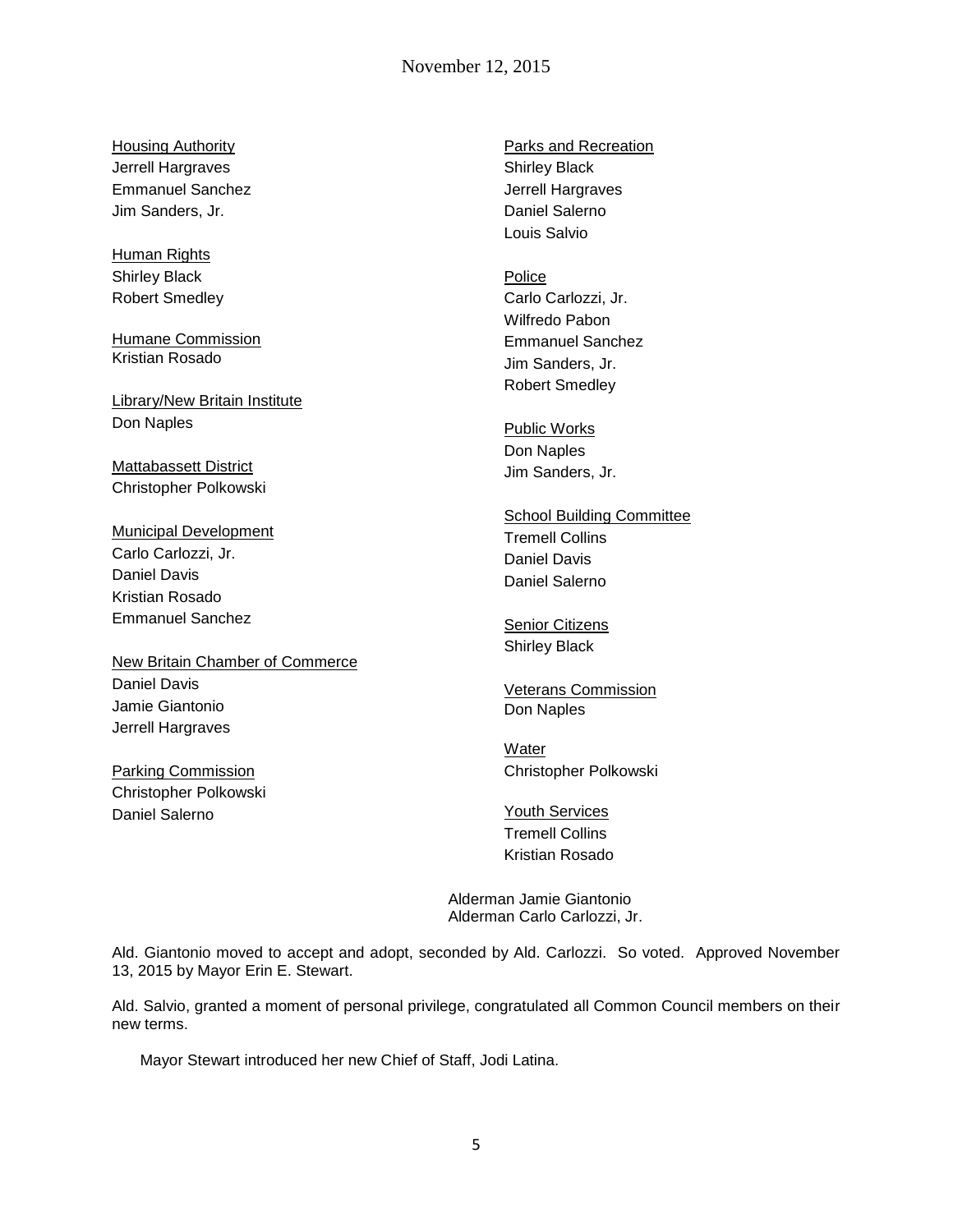Ald. Giantonio moved to Amend the Agenda by substituting 33307(C), 33312(1), and 33314(3), and by adding 33309(D1), 33310(D2) 33317(6), and 33318(7), seconded by Ald. Salerno. Roll call vote – all members voted in favor.

## **PETITIONS**

- **33319 RE: ALD. SALVIO FOR GRANTING OF A CERTIFICATE OF LOCATION APPROVAL FOR PROPERTY AT 1010 WEST MAIN STREET. REFERRED TO THE ZONING COMMITTEE AND CITY PLAN COMMISSION.**
- **33320 RE: ALD. SALVIO FOR GRANTING OF A CERTIFICATE OF LOCATION APPROVAL FOR PROPERTY AT 475A JOHN DOWNEY DRIVE. REFERRED TO THE ZONING COMMITTEE AND CITY PLAN COMMISSION.**
- **33321 RE: ALD. SALVIO FOR GRANTING OF A CERTIFICATE OF LOCATION APPROVAL FOR PROPERTY AT 50 ST. CLAIR AVE. REFERRED TO THE ZONING COMMITTEE AND CITY PLAN COMMISSION**
- **33322 RE: ALD. SALVIO FOR INSTALLATION OF A STOP SIGN OR TRAFFIC LIGHT AT THE ENTRANCE TO HOSPITAL FOR SPECIAL CARE. REFERRED TO THE BOARD OF POLICE COMMISSIONERS.**
- **33323 RE: ALD. SALERNO AND CARLOZZI FOR CONDUCTING A TRAFFIC STUDY ON STANWOOD DRIVE NEAR GAFFNEY SCHOOL TO REDUCE STREET PARKING TO ONE SIDE. REFERRED TO THE BOARD OF POLICE COMMISSIONERS.**

Ald. Giantonio moved to accept and adopt the Consent Agenda, seconded by Ald. Salerno. Roll call vote – all members voted in favor. Approved November 13, 2015 by Mayor Erin E. Stewart.

# **CONSENT AGENDA**

# **CITY CLERK**

### **33305 RE: CLAIMS FOR INJURIES AND/OR PROPERTY DAMAGE**

To Her Honor, the Mayor, and the Common Council of the City of New Britain: the undersigned beg leave to report the following:

### CLAIMANTS NAME

- Blumenthal, Kimberly
- **Brown, Luz by Atty Ron Murphy**
- **•** Gurtowski, Robert

Mark H. Bernacki City Clerk

# **PURCHASING DEPARTMENT**

### **33306 RE: REPORT FOR BID THRESHOLD ITEMS**

To Her Honor, the Mayor, and the Common Council of the City of New Britain: the undersigned beg leave to report the following:

In accordance with the New Britain Code of Ordinances, Section 2-566, a monthly report of purchases between \$500 and \$7,500 shall be provided to the Common Council. The report shall include a detailed description of items or services purchased, name of vendor, owner of business and dollar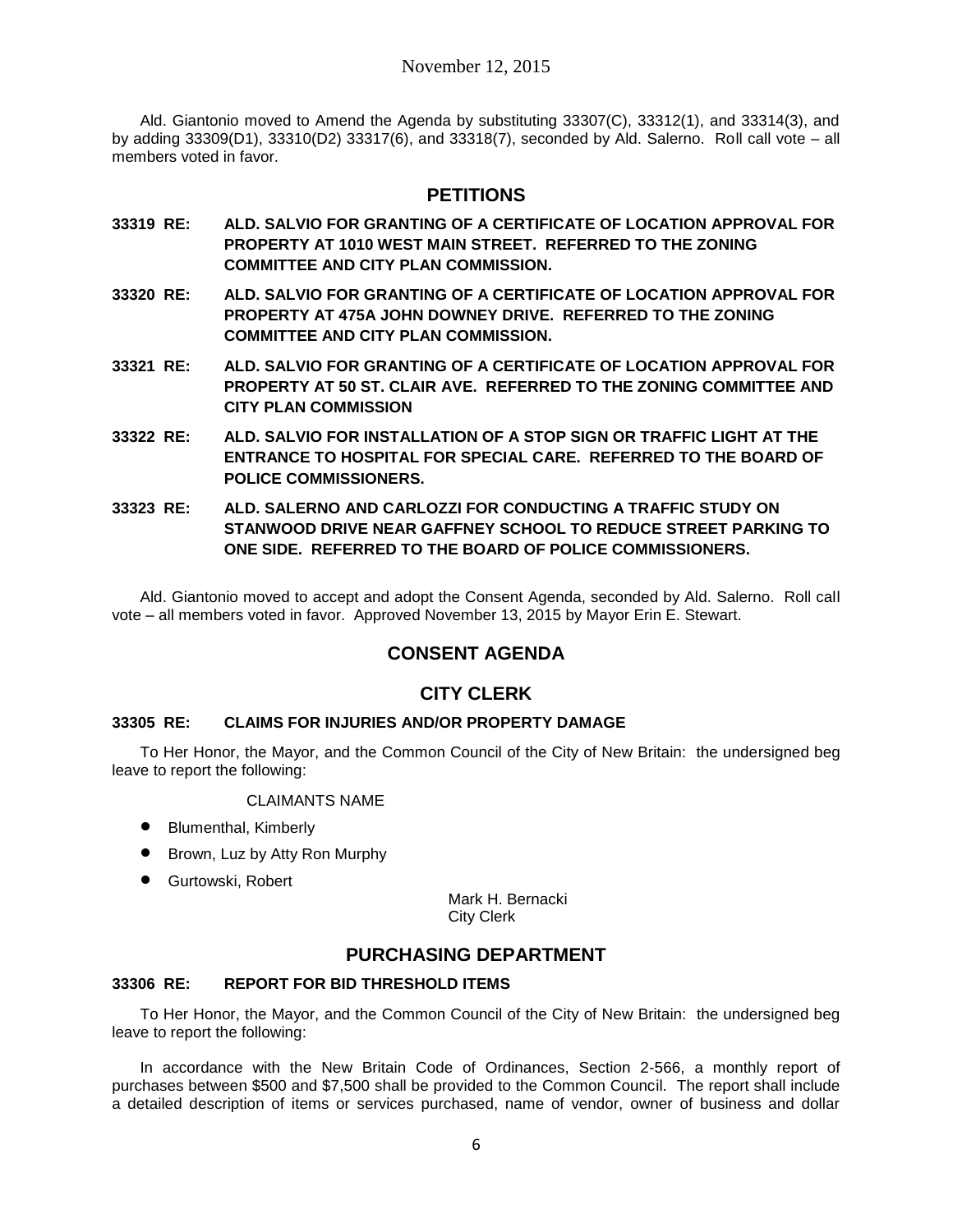amount spent on each individual purchase as well as the aggregate total of spend to date for the fiscal year.

The Finance Department, Purchasing Division has provided an electronic list of monthly purchases. This document is available in the Council office for review by Council members.

Acceptance and adoption is respectfully requested.

Jack Pieper Purchasing Agent

### **33307 RE: ON-CALL ENGINEERING SERVICES HARTFORD ROAD SIDEWALK IMPROVEMENT PROJECT**

To Her Honor, the Mayor, and the Common Council of the City of New Britain: the undersigned beg leave to report the following:

The following on-call engineering project has been requisitioned following the award by the Common Council for on-call engineering contracts, Bid #3806, approved at its Regular Meeting of January 14, 2015.

| Hartford Road Sidewalk Improvement Project            |
|-------------------------------------------------------|
| BL Companies, Inc.                                    |
| \$18,500.00                                           |
| 255315015-5331 DECD Grant Fund, Professional Services |
| <b>Public Works Department</b>                        |
|                                                       |

 Scope: BL Companies, Inc. will provide preliminary engineering, planning, design and environmental services for the construction of a sidewalk and multi-use trail to provide pedestrian access along Hartford Road near the new Costco facility. They will perform wetland delineation within the area to make sure the sidewalk and multi-use trail is in accordance with Connecticut General Statutes. BL Companies, Inc. will also investigate up to five (5) conceptual alternative alignments for the side walk and multi-use trail in the vicinity of the Bass Brook. They will then meet with the Public Works Department to discuss their site inspection results. The purpose of this work is to develop a concept plan and estimate so that a scope for final specifications and engineering prints for the sidewalk improvement project can be developed. The fee for this work is 100% reimbursable under a DECD financial assistance grant.

Resolved: That the Purchasing Agent be and is hereby authorized to issue a Purchase Order for \$18,500.00 to BL Companies, Inc. of Meriden, CT for the Hartford Road Sidewalk Improvement Project.

#### Jack Pieper Purchasing Agent

#### **33308 RE: ON-CALL ENGINEERING SERVICES MISCELLANEOUS UPGRADES AT THE NEW BRITAIN STADIUM**

To Her Honor, the Mayor, and the Common Council of the City of New Britain: the undersigned beg leave to report the following:

The following on-call engineering project has been requisitioned following the award by the Common Council for on-call engineering contracts, Bid #3806, approved at its Regular Meeting of January 14, 2015.

| Project Name: | Miscellaneous Upgrades at the New Britain Stadium |
|---------------|---------------------------------------------------|
| Vendor:       | Quisenberry Arcari, Architects, LLC               |
| Amount:       | \$27,500,00                                       |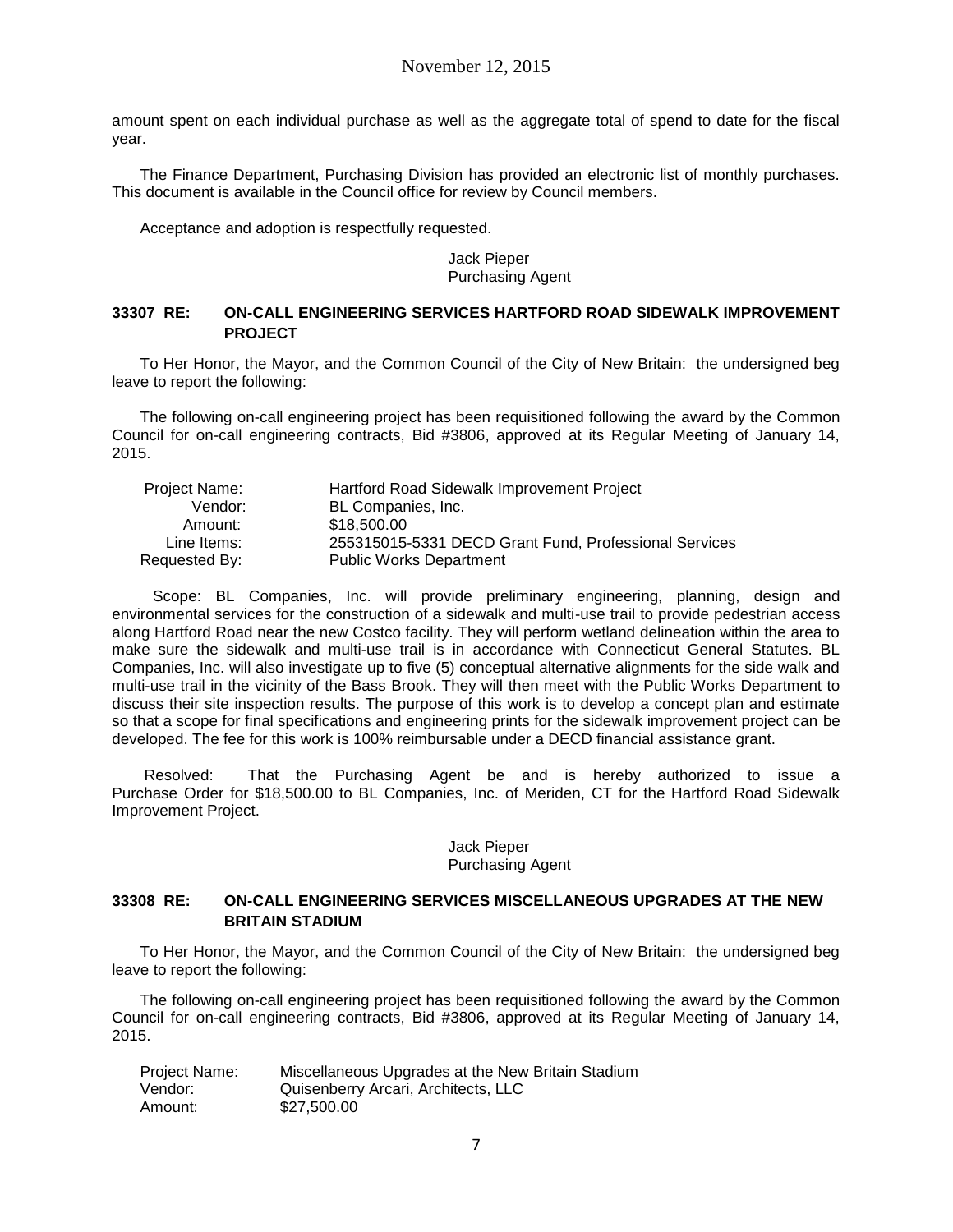Line Items: 0083314601-5331 Professional Services Requested By: Parks, Recreation and Community Services Department

Scope: Quisenberry Arcari, Architects, LLC will conduct a walk through with the Parks, Recreation and Community Services Department to determine upgrades that are needed to the New Britain Stadium before the new baseball team starts to play there in the spring of 2016. They will then meet with the Parks, Recreation and Community Services Department to discuss their site inspection results and comprise a scope of work to determine which upgrades that are needed and the related costs. Quisenberry Arcari, Architects, LLC will then be able to create specifications and engineering prints so the needed upgrades to the stadium can be put out to bid. They will be in attendance at meetings to answer any questions there may be regarding the upgrades. Once the bids are submitted they will assist in reviewing the bids submitted to assure that the bidders complied to bid specifications. Once the project has been awarded, Quisenberry Arcari, Architects, LLC will provide construction administration. They will conduct site visits of the stadium to assure the upgrades are being conducted to specifications and meet with the contractor to answer any questions that they may have.

Resolved: That the Purchasing Agent be and is hereby authorized to issue a Purchase Order for \$27,500.00 to Quisenberry Arcari, Architects, LLC of Farmington, CT for the New Britain Stadium Miscellaneous Upgrades.

> Jack Pieper Purchasing Agent

#### **33309 RE: ROOFING MODIFICATIONS AT THE CITY'S ANIMAL CONTROL FACILITY**

To Her Honor, the Mayor, and the Common Council of the City of New Britain: the undersigned beg leave to report the following:

Public Bid No. 3848 was solicited and received in accordance with the Purchasing Ordinances of the City of New Britain for the Roofing Modifications at the City's Animal Control Facility for the New Britain Public Works Department, Facilities Division. Funding is available for this purchase within the Public Works Department's, account numbers, 2131600116-52089, LOCIP, Property Management Administration 2016 Dog Pound Roof Renovations, 0031600100-54033, Capital Non-Recurring Property Management Dog Pound, 0013600100-50435, Capital Non-Recurring Property Management Administration, Building, Grounds Maintenance and 001316004-5435, Outside Grounds, Building, Grounds Maintenance and Repairs.

Invitations to bid were solicited and the bid was duly advertised in the New Britain Herald Newspaper, the City and State of Connecticut's Department of Administration Services websites and mailed to thirtyfive (35) Roofing Contractors. The Purchasing Agent did not receive any letters from the Roofing Contractors on the mailing list indicating that they could not provide a response to the bid request. Only one (1) response was received and is on file in Town Clerk's Office.

The bid was reviewed for conformance to specifications by the Director of the Fleet and Facilities Division, the City's On-call Engineering Company associated with this project and the Purchasing Agent. Therefore the Director of the Fleet and Facilities is recommending that the bid be awarded to Macri Roofing, Inc of Meriden, CT who submitted the only bid and met all of the bid specifications for the Roofing Modifications at the City's Animal Control Facility.

RESOLVED: That the Purchasing Agent be and is hereby authorized to issue a purchase order for \$25,500.00 and enter into a contract for the Roofing Modifications at the City's Animal Control Facility with Macri Roofing, Inc of Meriden, CT per the terms and specifications of Public Bid No. 3848.

> Jack Pieper Purchasing Agent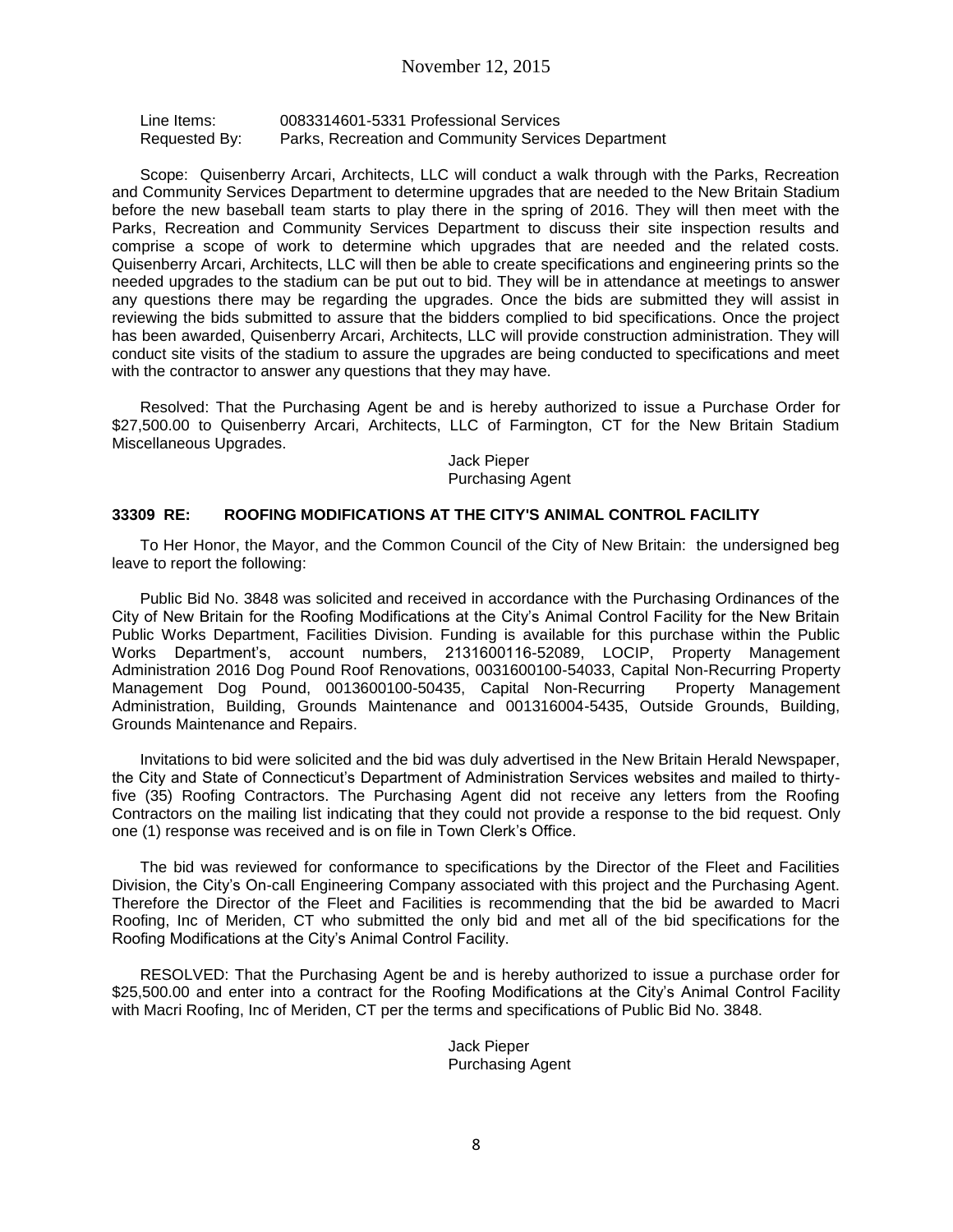#### **33310 RE: REPAIRS AND IMPROVEMENTS TO PUBLIC WORKS DEPT. FUEL ISLAND AT 55 HARVARD STREET**

To Her Honor, the Mayor, and the Common Council of the City of New Britain: the undersigned beg leave to report the following:

Public Bid No. 3849 was solicited and received in accordance with the Purchasing Ordinances of the City of New Britain for the Repairs and Improvements to the Public Works Department's Fuel Island at 55 Harvard Street. Funding is available for this purchase within the Public Works Department's, account number, 0083237301-5454, Capital Projects, Citywide Facilities, Construction Contracts.

Invitations to bid were solicited and the bid was duly advertised in the New Britain Herald Newspaper, the City and State of Connecticut's Department of Administration Services websites and mailed to twentyseven (27) Building Contractors. The Purchasing Agent did not receive any letters from the Building Contractors on the mailing list indicating that they could not provide a response to the bid request. The responses received are on file in Town Clerk's Office.

The bids were reviewed for conformance to specifications by the Director of the Fleet and Facilities Department, the City's On-call Engineering Company associated with this project and the Purchasing Agent. Therefore the Director of the Fleet and Facilities is recommending that the bid be awarded to SRS Petroleum Services Corporation of West Bridgewater, MA who submitted the lowest responsible bid and met all of the bid specifications for the Repairs and Improvements to the Public Works Department's Fuel Island at 55 Harvard Street.

RESOLVED: That the Purchasing Agent be and is hereby authorized to issue a purchase order for \$94,900.00 and enter into a contract for the Repairs and Improvements to the Public Works Department's Fuel Island at 55 Harvard Street with SRS Petroleum Services Corporation of West Bridgewater, MA per the terms and specifications of Public Bid No. 3849.

> Jack Pieper Purchasing Agent

# **TAX COLLECTOR**

### **33311 RE: TAX ABATEMENTS, CORRECTIONS AND REFUNDS**

To Her Honor, the Mayor, and the Common Council of the City of New Britain: the undersigned beg leave to report the following:

The Collector of Taxes has referred a list of tax abatements, corrections and refunds. Acceptance and adoption is respectfully recommended.

> Cheryl S. Blogoslawski Tax Collector

# **NEW BUSINESS**

## **RESOLUTIONS**

### **33312 RE: FOUR APPOINTMENTS TO THE MATTABASSETT DISTRICT COMMISSION**

To Her Honor, the Mayor, and the Common Council of the City of New Britain: the undersigned beg leave to recommend the adoption of the following:

RESOLVED, that the following individuals be appointed to the Mattabassett District Commission: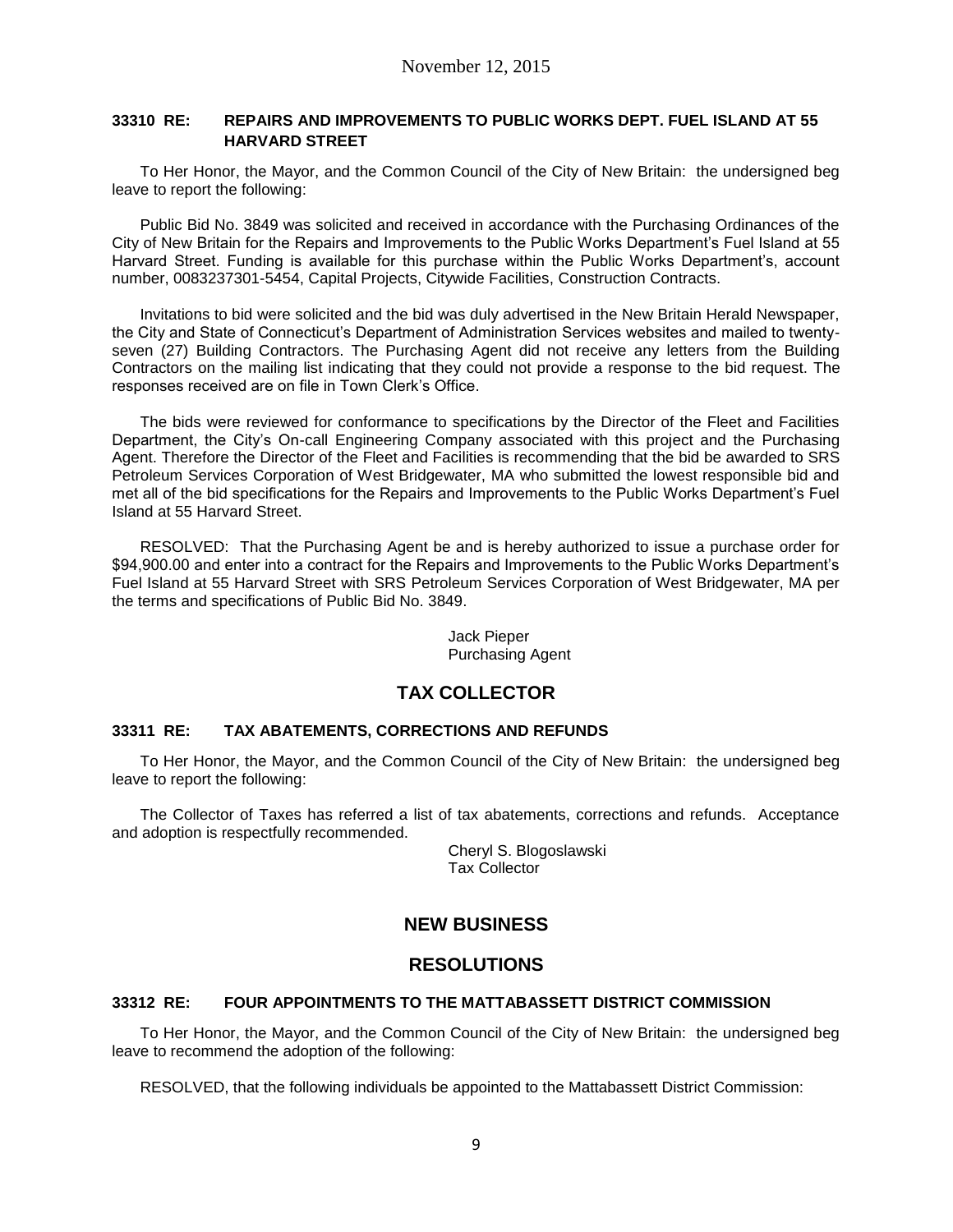<u>Name Term Address</u> Address Address Address Address Address Address Address Address Address Address Address Address Address Address Address Address Address Address Address Address Address Address Address Address Address Ad Timothy T. Stewart (R) 60 Wightman Road 11/1/2015 – 10/31/2018 Mary J. Marrocco (R) 41 Reservoir Road 11/1/2015 – 10/31/2017 Tonilynn Collins (D) 242 Belden Street 11/1/2015 – 10/31/2018 Paul D. Catanzaro (D) 250 Hillhurst Avenue 11/1/2015 – 10/31/2017

#### Alderman Jamie Giantonio

Ald. Giantonio moved to accept and adopt, seconded by Ald. Carlozzi. So voted. Approved November 13, 2015 by Mayor Erin E. Stewart.

#### **33313 RE: APPOINTMENT OF MIRIAM GERACI TO THE BOARD OF EDUCATION TO FILL THE VACANCY CREATED BY THE RESIGNATION OF DANIEL DAVIS**

To Her Honor, the Mayor, and the Common Council of the City of New Britain: the undersigned beg leave to recommend the adoption of the following:

WHEREAS; there is a vacancy on the Board of Education due to the resignation of Daniel Davis; and

WHEREAS; pursuant to the Charter of the City of New Britain, 3-2 (f) (2), the Common Council is vested with the authority to fill the vacancy of a member on the Board of Education; NOW, THEREFORE, BE IT

RESOLVED; that the following individual be appointed to fill the vacancy on the Board of Education.

| NAME              | <b>ADDRESS</b>                 | TERM                  |
|-------------------|--------------------------------|-----------------------|
| Miriam Geraci (R) | 76 North Mountain Road, Unit G | $11/12/15 - 11/14/17$ |

Alderman Jamie Giantonio Alderman Carlo Carlozzi, Jr.

Ald. Davis moved to accept and adopt, seconded by Ald. Carlozzi. So voted. Approved November 12, 2015 by Mayor Erin E. Stewart.

City Clerk Mark H. Bernacki administered the oath of office to Miriam Geraci.

### **33314 RE: CONNECTICUT DEPT. OF ECONOMIC AND COMMUNITY DEVELOPMENT GRANT - FINANCIAL ASSISTANCE - HARTFORD ROAD PEDESTRIAN IMPROVEMENT PROJECT**

To Her Honor, the Mayor, and the Common Council of the City of New Britain: the undersigned beg leave to recommend the adoption of the following:

WHEREAS, Pursuant to Connecticut General Statutes (C.G.S.) Sec. 4-66c, the Connecticut Department of Economic and Community Development (DECD) is authorized to extend financial assistance for economic development projects; and

WHEREAS, It is desirable and in the public interest that the City of New Britain make an application to the State for \$850,000 in order to undertake the Hartford Road (CT Route 71) Pedestrian Improvements Project and to execute an Assistance Agreement.

NOW, THEREFORE, BE IT RESOLVED BY THE COMMON COUNCIL OF THE CITY OF NEW BRITAIN: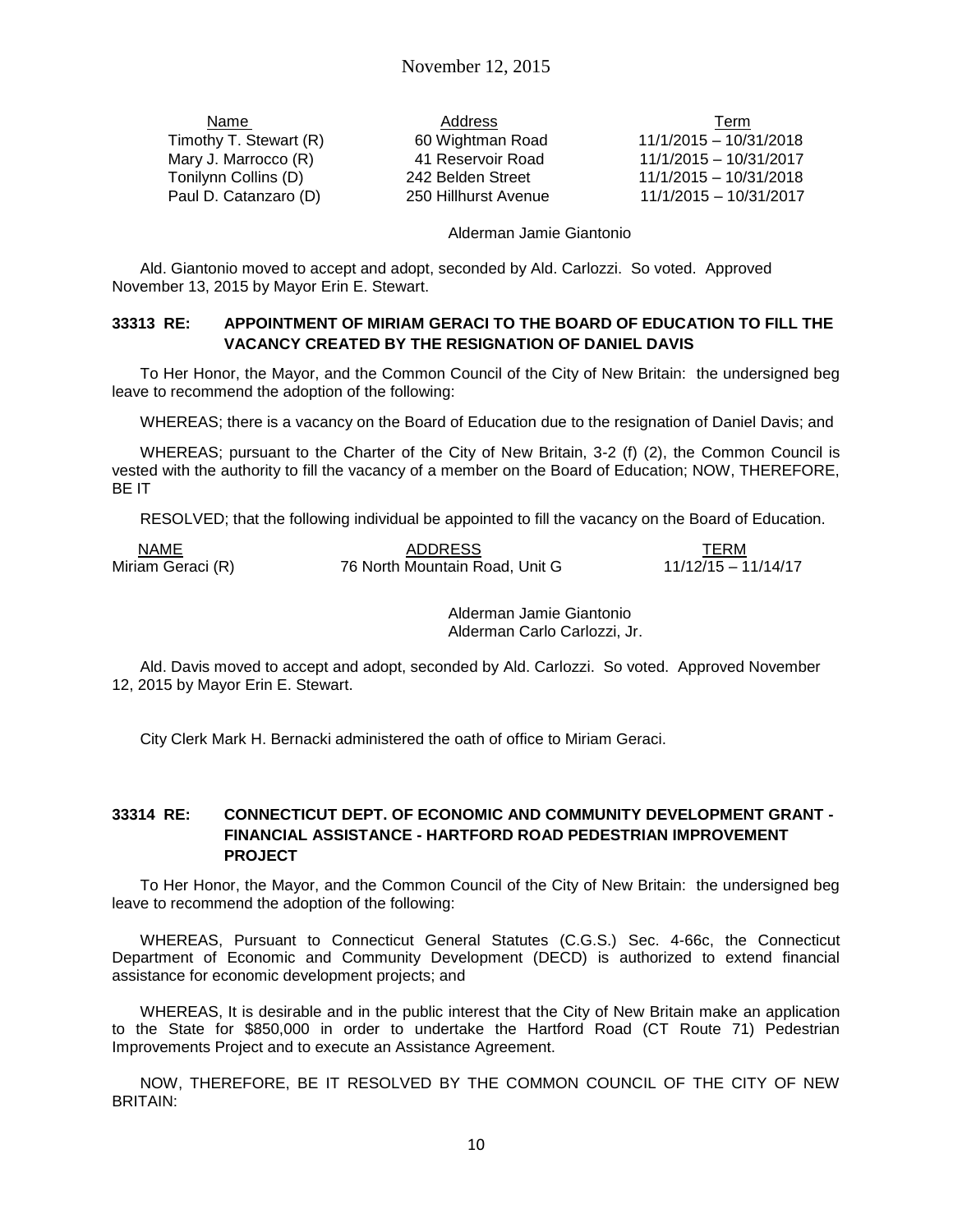- 1. That it is cognizant of the conditions and prerequisites for the State financial assistance imposed by C.G.S. Sec. 4-66c; and
- 2. That the filing of an application for State financial assistance by the City of New Britain in an amount not to exceed \$850,000 is hereby approved and that Erin E. Stewart, Mayor of the City of New Britain, is directed to execute and file such application with the Connecticut Department of Economic and Community Development, to provide such additional information, to execute such other documents as may be required, to execute an Assistance Agreement with the State of Connecticut for State financial assistance if such an agreement is offered, to execute any amendments, decisions, and revisions thereto, and to act as the authorized representative of the City of New Britain; and
- 3. That a budget appropriation be made as follows:

| Increase Expenditures: |                                        |               |  |  |  |
|------------------------|----------------------------------------|---------------|--|--|--|
| 255315015-5331         | <b>Professional Services</b>           | 20,000<br>SS. |  |  |  |
| 255315015-5454         | <b>Construction Contracts</b>          | \$825,000     |  |  |  |
| 255315015-5877         | <b>Connecticut DECD Administration</b> |               |  |  |  |
| Increase Revenues:     |                                        |               |  |  |  |
| 255315015-4222         | <b>Connecticut DECD</b>                | \$850,000     |  |  |  |
|                        |                                        |               |  |  |  |

Alderman Jamie Giantonio Alderman Carlo Carlozzi Jr.

Ald. Salerno moved to accept and adopt, seconded by Ald. Giantonio. So voted. Approved November 13, 2015 by Mayor Erin E. Stewart.

### **33315 RE: FIRE DEPARTMENT LOCIP REALLOCATION - EMERGENCY MANAGEMENT BUILDING ON EAST STREET**

To Her Honor, the Mayor, and the Common Council of the City of New Britain: the undersigned beg leave to recommend the adoption of the following:

WHEREAS, the Emergency Management building on East St. is over 100 years old but is very structurally sound; and

WHEREAS, this building provides vital support functions for Emergency Management and Fire Department functions for the City; and

WHEREAS, the building at 613 East Street also provides support for Public Works' personnel performing the City's snow plowing operations; and

WHEREAS, in order to protect the City's infrastructure, this building has had substantial investment via capital improvements in the past several years; and

WHEREAS, the Emergency Management building's original coal boiler which was converted to heating oil sometime last mid-century has stopped working; and

WHEREAS, the boiler is encased in asbestos and the chimney requires a new flue liner; and

WHEREAS, the New Britain Fire Department was allocated LOCIP monies in the 2012 funding year for two projects: Emergency Management building repairs and Stations 4, 5 & 7 parking lot repairs; and

WHEREAS, the LOCIP Emergency Management building repairs project requires a change in scope to cover the removal and installation of a new boiler and new flue liner for the chimney; and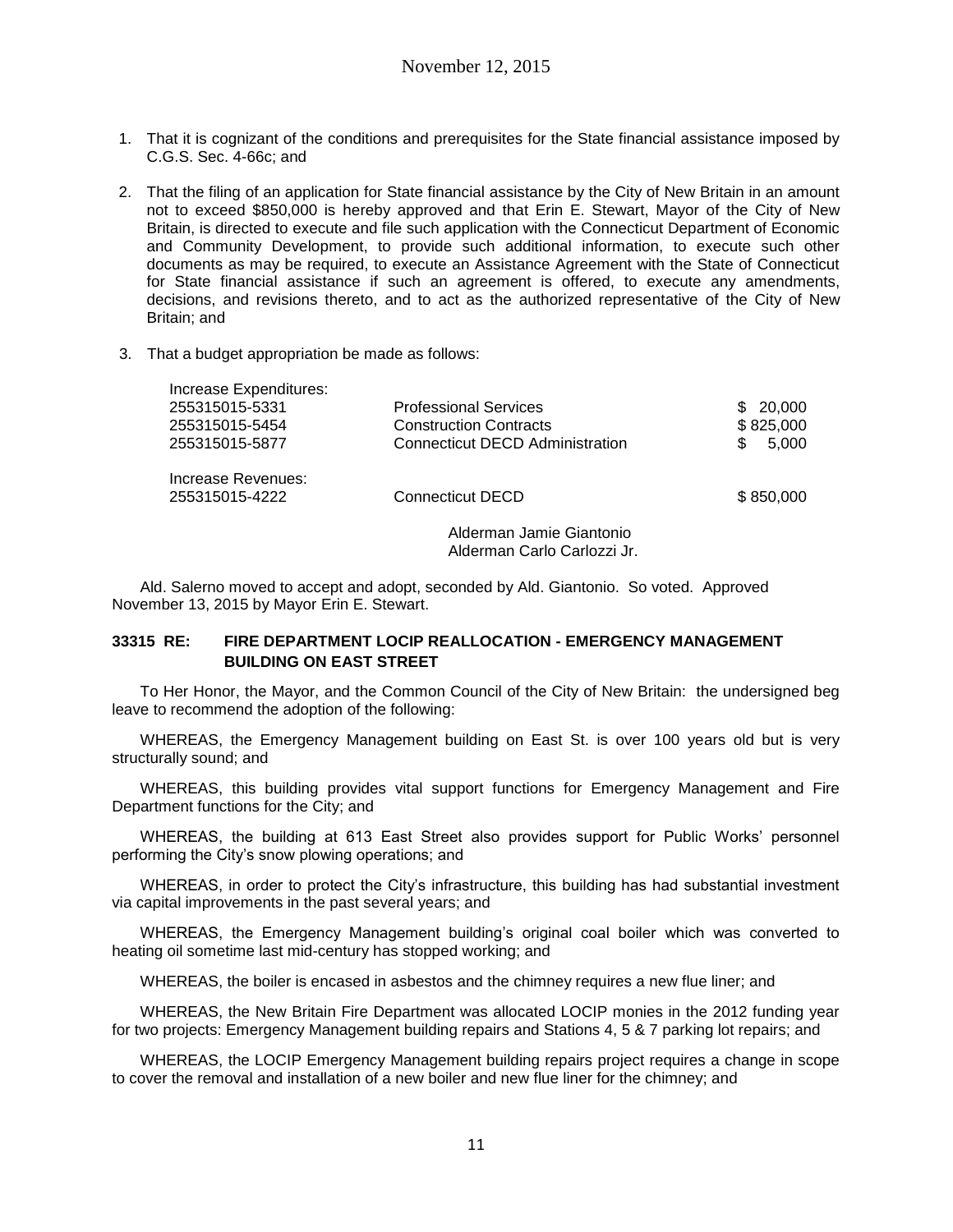WHEREAS, the LOCIP Fire Stations 4, 5 & 7 parking lot project be closed out and the funds transferred to cover the costs of the change in scope to the LOCIP Emergency Management building repairs; and

THEREFORE BE IT RESOLVED; that the remaining \$18,057 in 2012 LOCIP funds will be reallocated for this project and related items for repairs to the Emergency Management building.

Below is the \$6,947 budget transfer between the applicable 2012 LOCIP Fire Admin accounts:

| LOCIP Fire Admin 2012                                    | LOCIP Acct #         | Original | <b>Balance</b> | Increase | Decrease  | Revised  |
|----------------------------------------------------------|----------------------|----------|----------------|----------|-----------|----------|
| Emergency Management<br><b>Building Building Repairs</b> | 2131200112-<br>52075 | \$35,000 | \$11.110       | \$6.947  | (\$0)     | \$18,057 |
| Stations 4, 5, 7<br>Parking Lot / Concrete<br>Repairs    | 2131200112-<br>52076 | \$21.573 | \$6,947        | \$0      | (\$6,947) | \$0      |
| Totals                                                   |                      | \$56.573 | \$18,057       | \$6,947  | (\$6,947) | \$18,057 |

Alderman Jamie Giantonio Alderman Carlo Carlozzi, Jr. Alderman Don Naples

Ald. Naples moved to accept and adopt, seconded by Ald. Polkowski. So voted. Approved November 13, 2015 by Mayor Erin E. Stewart.

#### **33316 RE: THE CONVEYANCE OF A SMALL STRIP OF PROPERTY TO THE CITY OF NEW BRITAIN FROM PINNACLE HEIGHTS EXTENSION, LLC**

To Her Honor, the Mayor, and the Common Council of the City of New Britain: the undersigned beg leave to recommend the adoption of the following:

WHEREAS, Corbin Pinnacle, LLC and Pinnacle Heights Extension, LLC are in the process of the renovation of a number of housing units for low and moderate income residents; and

WHEREAS, Pinnacle Heights Extension, LLC has proposed to convey for no consideration a small strip of property to the City of New Britain to be added to property owned by the City of New Britain; and

WHEREAS, the City of New Britain has been using this strip of property as access to the Police Athletic League's complex adjacent to Pinnacle Heights Extension, now therefore be it.

RESOLVED, That Erin E. Stewart, Mayor be and is hereby authorized to execute on behalf of the City of New Britain all documents necessary in order to effectuate the transfer of this property by Pinnacle Heights Extension, LLC.

> Alderman Jamie Giantonio Alderman Carlo Carlozzi, Jr.

Ald. Smedley moved to accept and adopt, seconded by Ald. Carlozzi. So voted. Approved November 13, 2015 by Mayor Erin E. Stewart.

### **33317 RE: SOLE SOURCE PROCUREMENT WITH EBIX, INC. FOR THE DEVELOPMENT AND ENHANCEMENT OF A SNOW OPERATIONS REPORTING SYSTEM FOR THE CITY**

To Her Honor, the Mayor, and the Common Council of the City of New Britain: the undersigned beg leave to recommend the adoption of the following: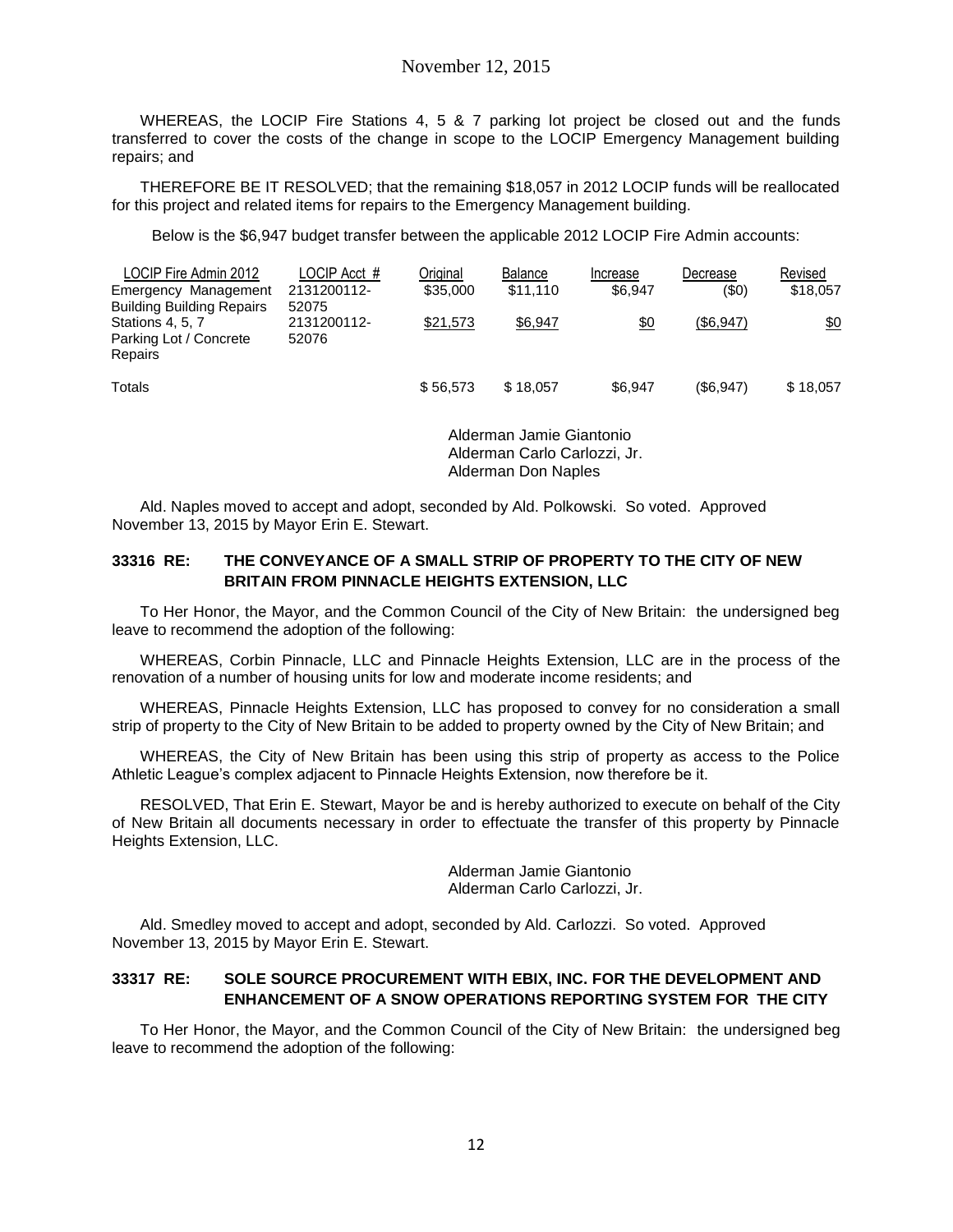WHEREAS, The City of New Britain issued a purchase order to Rastrac, Inc. of Austin, Texas for equipment and software related to a geographic position system for use in managing snow plow operations; and

WHEREAS, The software product requires an interface to meet all of the requirements desired by the City for snow plow operations; and

WHEREAS, The Department of Public Works with technical support from the Public Safety Telecommunications Center Director prepared specifications for these software adjustments, and

WHEREAS, The development of this software interface is professional services under the ordinances of the City of New Britain and some of the development is subject to continuing revision based on hands on experience of key operations managers; and

WHEREAS, The City does not have the technical resources to provide these services.

WHEREAS, Ebix, Inc. is the parent and successor company to Vertex, Inc., a New Britain based software development services company with offices and staff in Liberty Square, and

WHEREAS, Ebix, Inc. reviewed the specifications and provided a technical design for enabling this work. NOW, THEREFORE, BE IT

RESOLVED, That the Purchasing Agent is hereby authorized to enter into a contract with Ebix, Inc. in an amount not to exceed \$35,000 and for a period not to exceed one year for the development and enhancement of a snow operations reporting system for the City.

> Alderman Jamie Giantonio Alderman Carlo Carlozzi, Jr.

Ald. Giantonio moved to accept and adopt, seconded by Ald. Hargraves. So voted. Approved November 13, 2015 by Mayor Erin E. Stewart.

#### **33318 RE: GOLF CARTS AND GPS FOR STANLEY GOLF COURSE**

To Her Honor, the Mayor, and the Common Council of the City of New Britain: the undersigned beg leave to recommend the adoption of the following:

WHEREAS, The Stanley Golf Course would purchase (90) new 2016 Precedent i2 with Electric Excell drive system golf carts, (1) new 2016 Carryall 500 Utility gas cart with range enclosure and (1) new 2016 Carryall 500 Utility gas cart with electric dump, canopy and windshield and (2) new 2016 Carryall 500 Utility electric carts with electric dump, canopy and windshield and (2) 2015 Demo Precedent Excel golf carts for a total cost of \$458,773.88; and

WHEREAS, The Stanley Golf Course will trade in (83) 2011 electric Precedent golf carts for a credit of \$109,975.00 and borrow \$348,798.88 from KS State Bank, 1010 Westloop, Manhattan, KS. 66502, The Municipal Finance Purchase Agreement will have a fixed interest rate of 3.476%. The money will be appropriated February 1st 2016 and the first of 4 annual payments would be August 15, 2016 in the amount of \$93,879.96: and

WHEREAS, The service maintenance of the golf carts will be provided by Club Car for \$0 the 1st year, \$4,500 the second year, \$5,500 the third year, and \$6,000 the fourth and fifth year; and

WHEREAS, The 2016 Precedent i2 Excel cart is equipped with ERIC charging system and Club car's Excell motor controller which ties into the Visage Connectivity GPS cart control system, and these electric Club Car golf carts are the only ones that will work with all the features of the Visage Connectivity GPS technology provided by GPS Industries; and